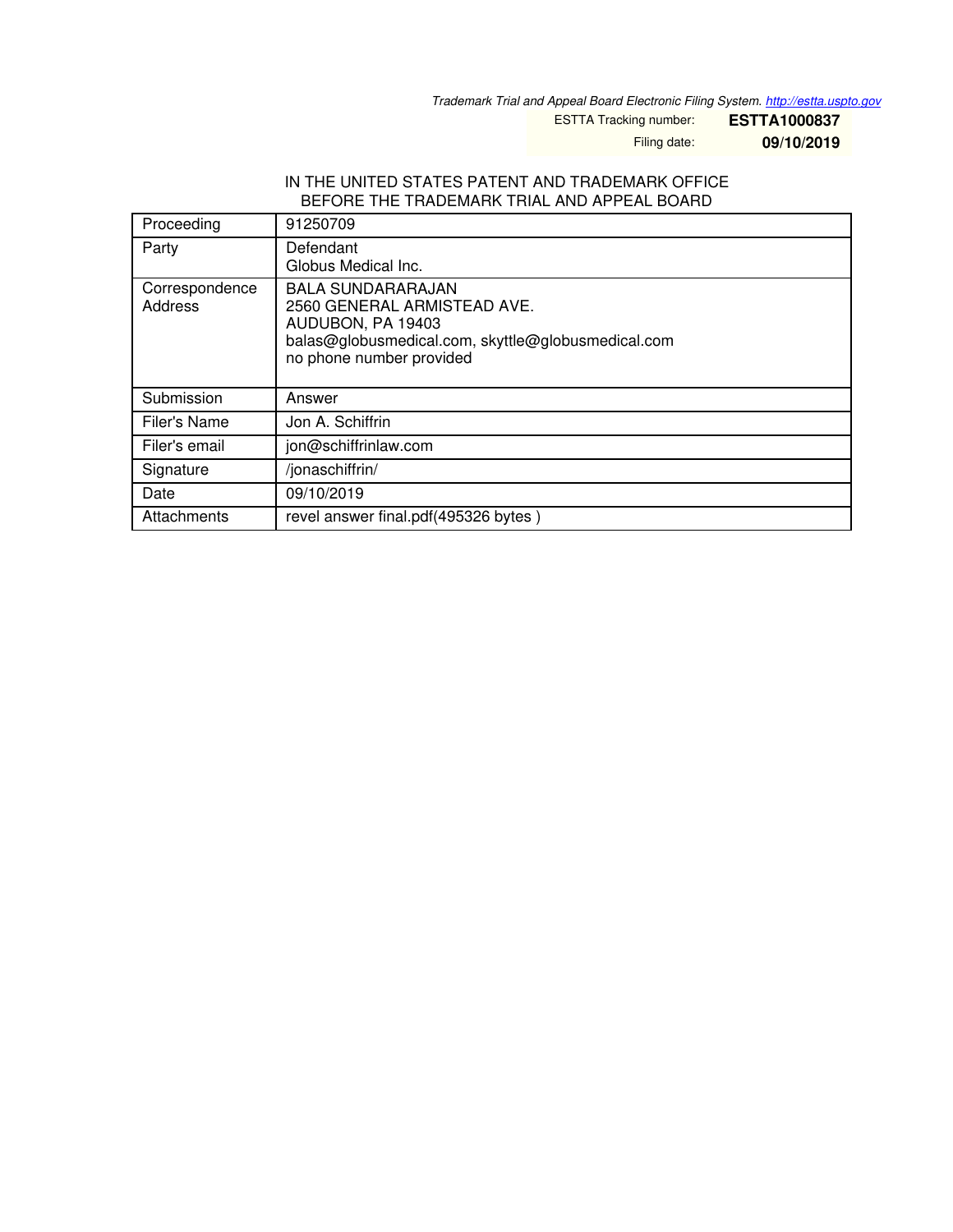## IN THE UNITED STATES PATENT AND TRADEMARK OFFICE BEFORE THE TRADEMARK TRIAL AND APPEAL BOARD

| Exactech, Inc.,       |            |   |
|-----------------------|------------|---|
|                       |            | ş |
|                       | Opposer,   |   |
|                       |            | ş |
| v.                    |            | ş |
|                       |            | ş |
| Globus Medical, Inc., |            | ş |
|                       |            | ş |
|                       | Applicant. |   |

§<br>§<br>§<br>§<br>§<br>§<br>§<br>§<br>§<br>§

## ANSWER TO EXACTECH, INC.'S NOTICE OF OPPOSITION

Applicant, Globus Medical, Inc. ("Applicant"), by and through its undersigned counsel, hereby files its Answer to Opposer Exactech, Inc.'s ("Opposer") Notice of Opposition, as follows:

1. Applicant lacks knowledge or information sufficient to form a belief about the truth of these allegations; therefore, same are denied.

2. Admit.

3. Admit.

4. With regard to the allegations in paragraph 4 that characterize the copy of U.S.

Trademark Registration No. 5,200,181, Applicant refers the Board to that document for its contents. Applicant lacks knowledge or information sufficient to form a belief about Opposer's ownership claims; therefore, same are denied.

5. Applicant lacks knowledge or information sufficient to form a belief about the truth of these allegations; therefore, same are denied.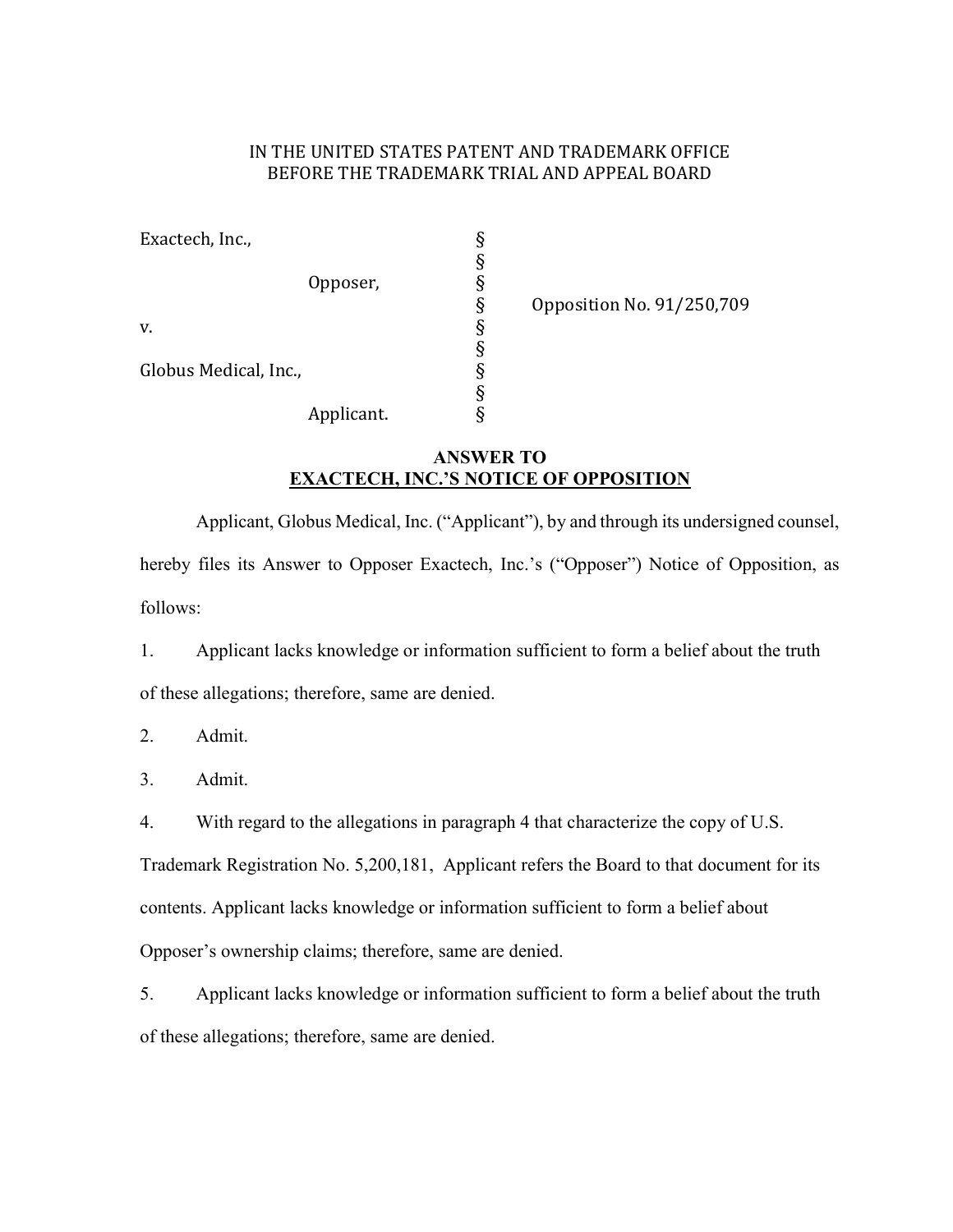6. Applicant lacks knowledge or information sufficient to form a belief about the truth of these allegations; therefore, same are denied.

7. Denied.

8. Denied.

9. Denied.

10. Denied.

11. Applicant lacks knowledge or information sufficient to form a belief about the truth of these allegations; therefore, same are denied.

12. Admit.

13. Applicant lacks knowledge or information sufficient to form a belief about the truth of these allegations; therefore, same are denied.

14. Denied.

15. Denied.

16. Denied.

Respectfully Submitted,

\_/jonaschiffrin/\_\_\_\_\_\_\_\_\_\_\_\_\_\_\_\_\_\_

 Jon A. Schiffrin, Esq. Schiffrin & Longo, P.C. 8200 Greensboro Drive, Suite 900 McLean, Virginia 22102 Attorneys for Applicant

## CERTIFICATE OF SERVICE